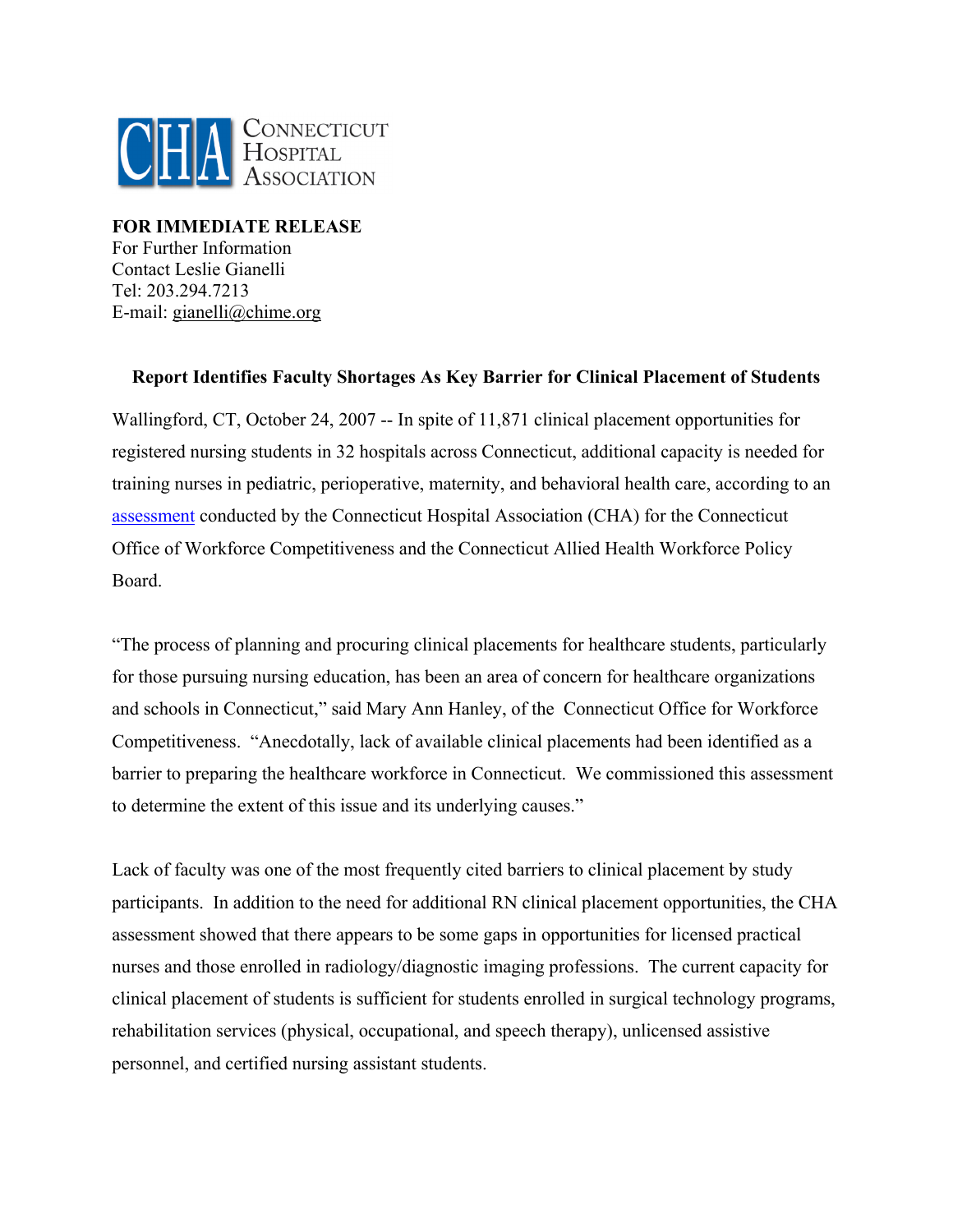CHA gathered the information for this assessment from surveys of hospitals, long-term care facilities, and primary care centers and a series of focus groups—the development of the report and its recommendations was guided by an Advisory Board composed of representatives from healthcare facilities and schools that educate members of the healthcare workforce.

"The growing shortage of healthcare workers is having an impact on all facets of workforce development including the placement of students for clinical training," said Elizabeth Beaudin, PhD, CHA's Director of Nursing and Workforce Initiatives. "There is a lack of faculty and staff, not enough preceptors, and, often, simply not enough space in healthcare facilities, to accommodate students-in-training."

Key recommendations for ensuring enough capacity for students' clinical training include:

- Establishing initiatives aimed at bolstering nursing faculty resources, such as promoting the development of joint appointments so that qualified nurses can practice at hospitals/agencies and also serve as faculty for schools of nursing;
- **Strengthening preceptorship in nursing through programs to educate new staff RN** preceptors;
- Encouraging schools and hospital/agency partnerships to further explore scheduling alternatives regarding shifts, days of the week, and semester;
- Sharing best practices through a focused-Policy Board initiative;
- Developing a mechanism or list of opportunities available for students;
- Exploring the development of a simulation center to supplement laboratory resources and enhance student training.

###

**The Connecticut Hospital Association** has been dedicated to serving Connecticut's hospitals since 1919. Through state and federal advocacy, CHA represents the interests of Connecticut's not-for-profit hospitals on key healthcare issues in the areas of quality and patient safety, access and coverage, workforce, public health, and hospital reimbursement.

**The Connecticut Allied Health Workforce Policy Board**, which began meeting in March 2005, was established in Public Act 04-220 (*An Act Concerning Allied Health Workforce Needs)*  to conduct research and planning activities related to the allied healthcare workforce.